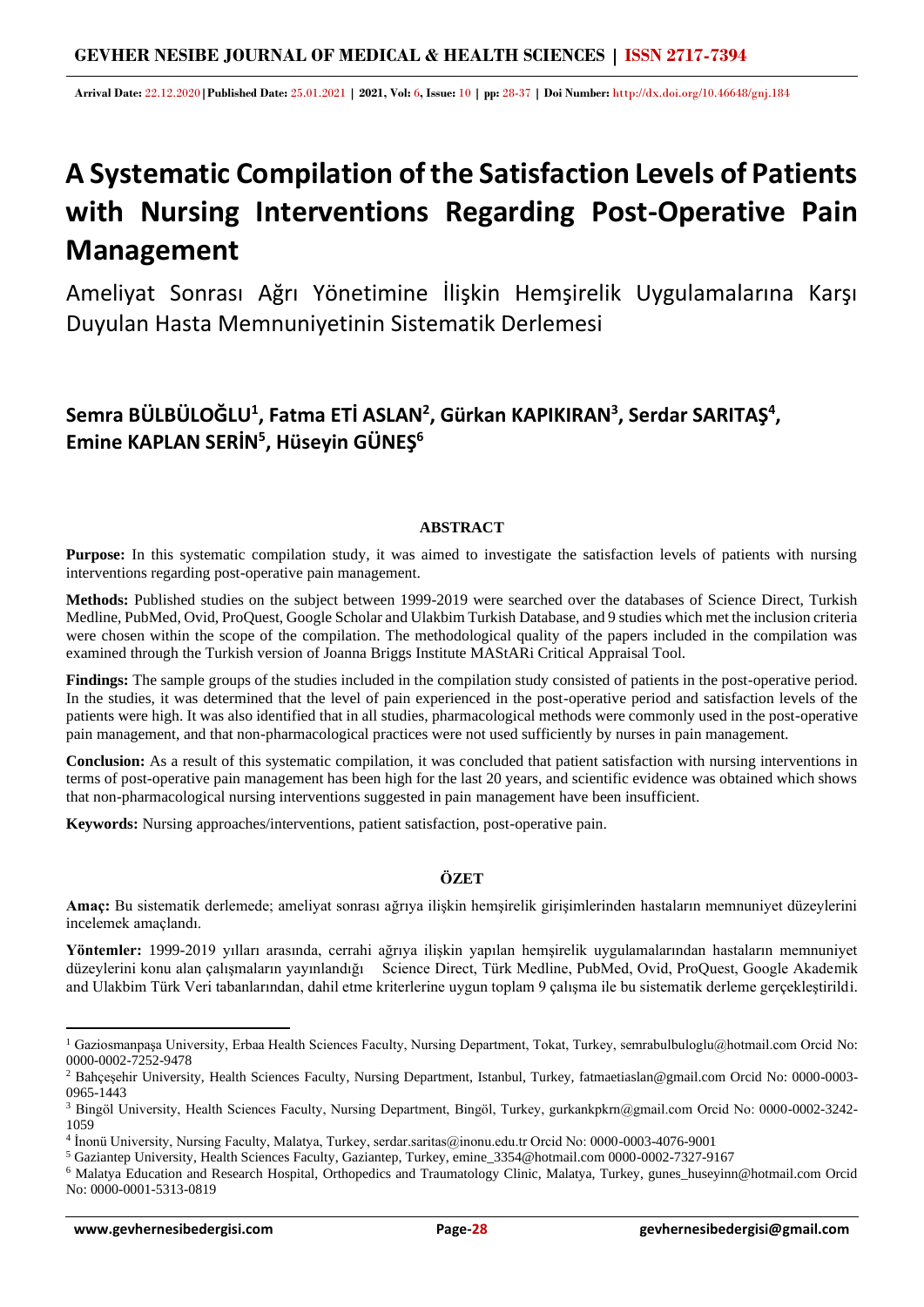

Metodolojik kalite değerlendirmesi Joanna Briggs Institute'ye ait MAStARi Değerlendirme Aracı Türkçe versiyonu ile yapıldı. Verilerin değerlendirmesinde, çalışmaya özel bir veri formu kullanılmıştır.

**Bulgular:** Sistematik derleme kapsamına alınmış çalışmaların örneklem grubunu ameliyat sonrası dönemdeki hastalar oluşturmaktadır. Çalışmalarda post-operative dönemde hissedilen ağrının ve hastaların memnuniyet düzeylerinin yüksek olduğu saptandı. Tüm çalışmalarda ameliyat sonrası ağrı yönetiminde sıklıkla farmakolojik yöntemlerin kullanıldığı ve hemşireler tarafından özellikle ilaç dışı uygulamaların ağrı yönetiminde yeterince kullanılmadığı belirlendi.

**Sonuç:** Bu sistematik derlemede, son 20 yıldır ameliyat sonrası ağrı yönetimi için yapılan hemşirelik uygulamalarından hasta memnuniyetinin yüksek düzeyde olduğu ve ağrı yönetiminde önerilen non-farmakolojik hemşirelik uygulamalarının yetersiz olduğunu gösteren bilimsel kanıtlara ulaşılmıştır.

**Anahtar kelimeler:** Cerrahi ağrı, hasta memnuniyeti, hemşirelik uygulamaları/yaklaşımları

#### **Introduction**

Pain in the post-operative period is a potential and foreseeable experience. However, contrary evidence suggests that in more than half of the patients who underwent an operation, interventions regarding pain management are insufficient [1-4]. In the literature review, it has been determined that more than 90% of the operated patients expressed that they experienced pain at medium, severe and intolerable levels in the post-operative period [5-9].

If post-operative pain is not taken under control, it affects the system and causes complication. In the literature, psychological, physiological, social and emotional impacts occurring as a result of ineffective pain management have been reported. In this context, ineffective pain management results in delay in scars, myocardial ischemia, deep vein thrombosis, insufficient respiration related atelectasis, pulmonary functional disorders, pneumonia, cognitive disorders, increased anxiety, glucose imbalance as a result of stress and sympathetic activity, chronic pain, increased morbidity and mortality, delay in patient discharge and decreased life quality [10-12].

In this systematic compilation, the answer to the question "What is the patients' level of satisfaction with nursing interventions regarding post-operative pain management?" was sought.

#### **Materials and Methods**

It was followed steps of Preferred Reporting Items for Systematic reviews and Meta-analyses: the PRISMA statement in this systematic review [13].

**Screening Process:** Literature screening was performed through the terms "non-pharmacological methods, nursing interventions, patient satisfaction, pharmacological methods, post-operative pain, pain management." Research papers on the subject published between January 1999 and September 2019 were included in the compilation study. As a result of the screening process, a total of 233 studies were accessed, including 24 studies on the database of Science Direct, 20 studies on the database of Turkish Medline, 21 studies on PubMed database, 13 studies on Ovid database, 23 studies on ProQuest database, 18 studies on the database of Ulakbim Turkish Medicine Index, and 114 studies on Google Scholar database.

Among the inclusion criteria for the compilation were 1) being published in a national/international refereed journal, 2) being published between 1999-2019, 3) being conducted in Turkey, 4) covering patients in the post-operative period, 5) having a sample including patients who are over 18 years old, conscious, able to communicate and with good mental health. In line with the inclusion criteria, 9 studies were included within the scope of the compilation study.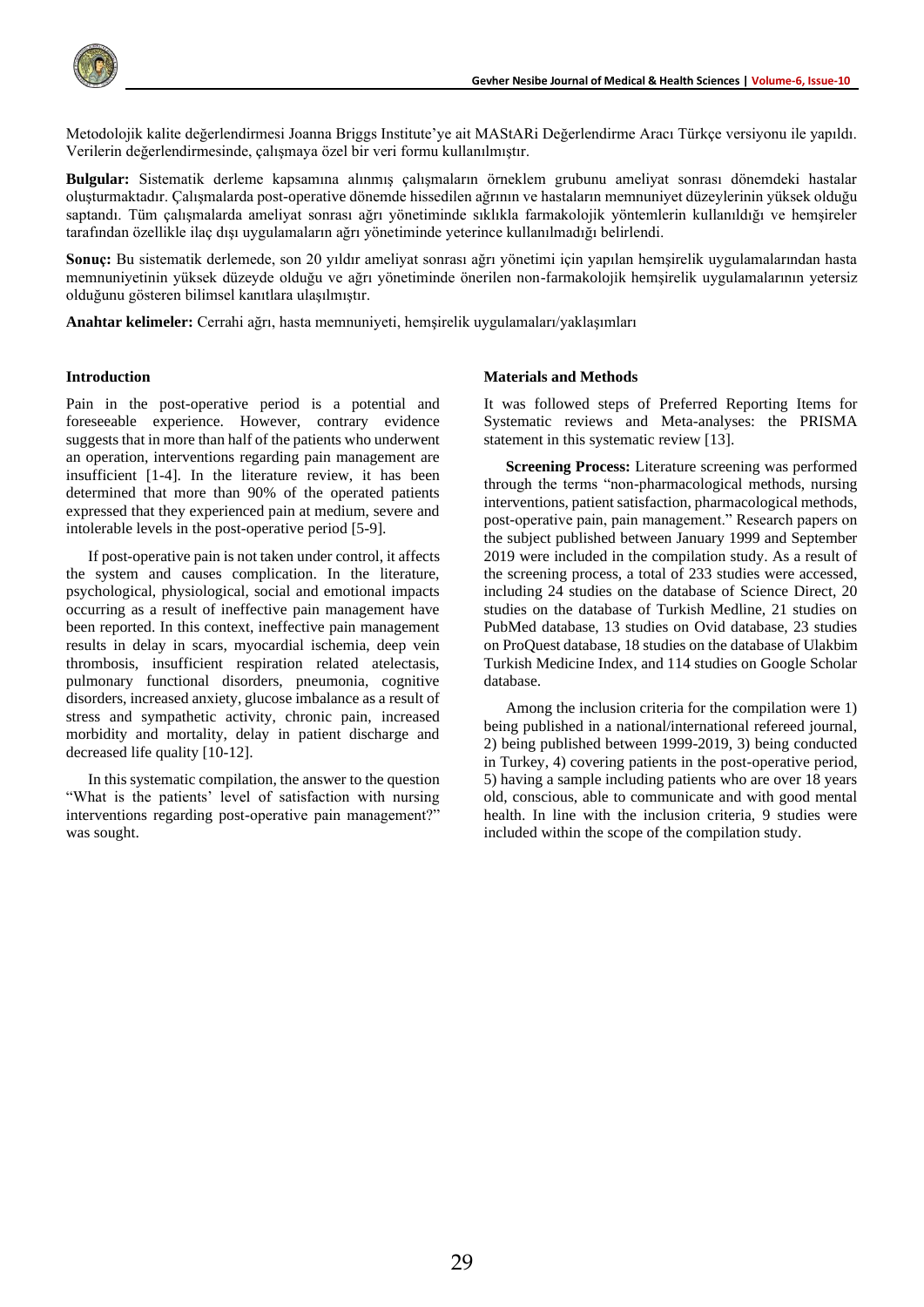

**Figure 1. Study selection**

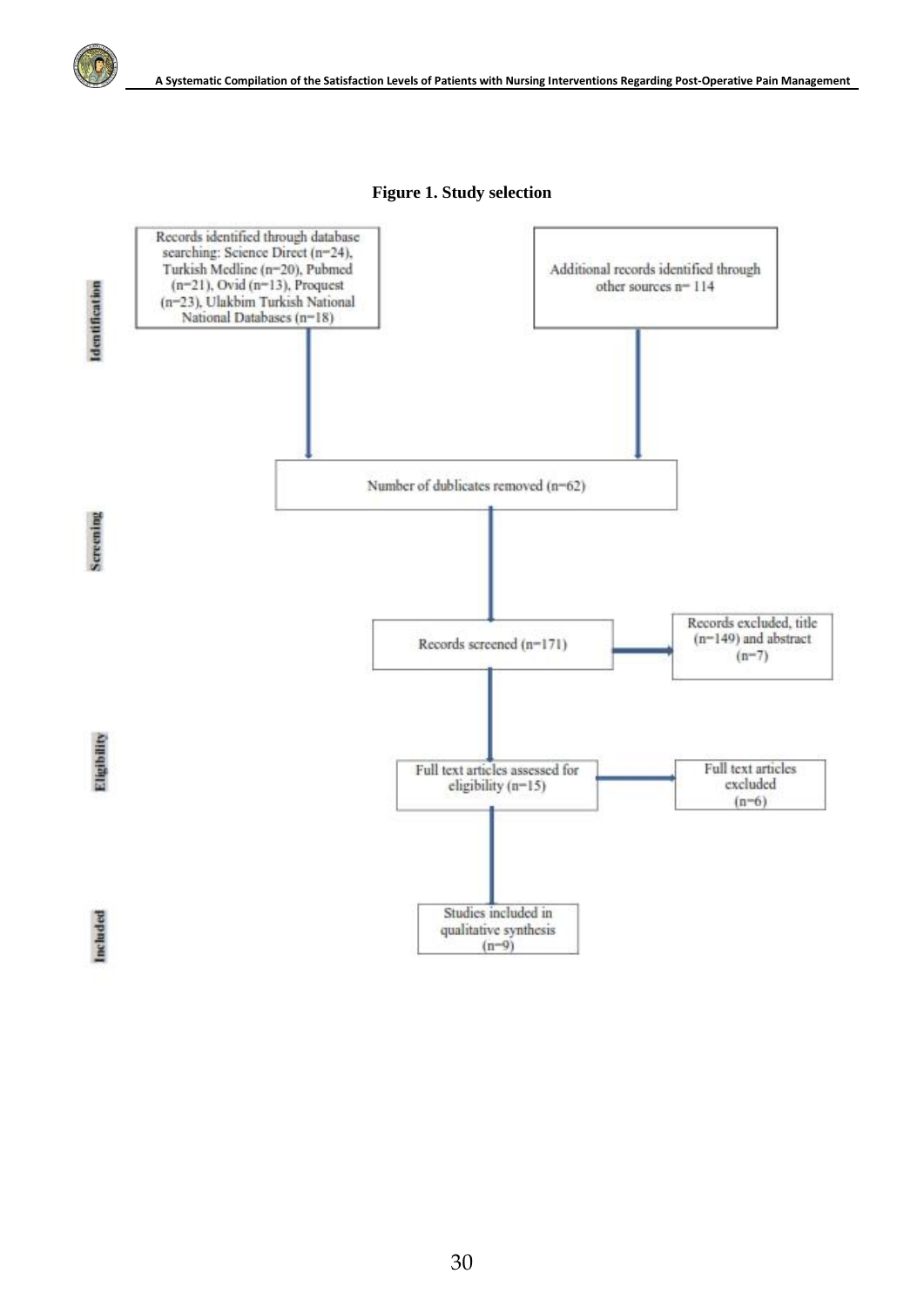

# **Findings**

#### **The results of the screening**

As a result of the screening process, 9 studies, which met the inclusion criteria, were included within the scope of the systematic compilation (Figure 1).

**Evaluation of the methodological quality:** As the methodological quality evaluation tool in the study, Diagnostic/Case Series (Cross-sectional, Relational Screening, Comparative) Mastari Critical Appraisal Tool, proposed by Joanna Briggs Institute and adapted to Turkish by Nahcivan and Seçginli, was employed [14]. As a result of the assessment made by the two researchers, the highest score was 8, while the lowest score came out to be 6. For interrater reliability and compatibility analysis, Kappa coefficient was calculated using SPSS 25 software. The Kappa coefficient in the study was found to be 0.78, which indicated a high interrater compatibility. The average scores given by the researchers for each study were shown in Table1.

#### **Sample characteristics**

Of the 9 studies included in the compilation, 7 had descriptive (Akyol, Karayurt and Salmond, 2009; Ayhan and Kurşun, 2017; Dirimeşe, Yavuz and Altınbaş, 2014; Eti Aslan, Aygin and Sarıyıldız, 2007; Karabulut et al., 2015; Sayın, Öner Cengiz and Ayoğlu, 2016; Yılmaz and Gürler, 2011), and 2 had randomized controlled (Acar and Aygin, 2019; Yılmaz et al., 2019) study designs, and all were published between 1999-2019. The sample groups consisted of individuals who were over 18 years old and in the postoperative period.

The study conducted by Acar and Aygin was designed as a randomized controlled study, and 30 post-operative patients were included in each of the experimental and control group. The average age of the participants was 49.7±16.9, 53% were male, 73% were married, and 73% had undergone open surgical operation.

In the randomized controlled study conducted by Yılmaz et al., a total of 52 participants, 26 in the experimental group and 26 in the control group, were investigated. It was determined that the average age of the participants in the experimental group was 44.96±14.48, 66% were female, and 68% were retired. The participants were the in-patients in the post-operative period in the general surgery clinic of the hospital where the research was conducted. In order to alleviate the post-operative pain, the experimental group was treated with Transcutaneous Electrical Nerve Stimulation (TENS), while the control group patients were given routine pain-relieving pharmacological treatment of the clinic.

| Table 1. Characteristics of the Studies Included within the Scope of the Systematic Compilation |                                                                                                                                                                                                         |                                                                                                                                                                                                                |                                                                                                                                                                                                                                                                                        |  |  |
|-------------------------------------------------------------------------------------------------|---------------------------------------------------------------------------------------------------------------------------------------------------------------------------------------------------------|----------------------------------------------------------------------------------------------------------------------------------------------------------------------------------------------------------------|----------------------------------------------------------------------------------------------------------------------------------------------------------------------------------------------------------------------------------------------------------------------------------------|--|--|
| <b>Study</b>                                                                                    | <b>Sample Characteristics</b>                                                                                                                                                                           | <b>Measurement Tools Used</b>                                                                                                                                                                                  | <b>Results Obtained</b>                                                                                                                                                                                                                                                                |  |  |
| Acar and<br><b>Aygin</b> (2019)                                                                 | <b>Randomized Controlled</b><br>type<br>A total of 60 patients<br>$(n=60)$ who had elective<br>surgeries due to various<br>reasons in experimental<br>and control groups                                | Socio-demographic question<br>form<br>Visual Analog Scale (VAS)<br>Other forms where post-<br>operative symptoms are<br>evaluated                                                                              | Satisfaction level with nursing<br>interventions for pain, according to<br>VAS it was determined to be 8 in the<br>experimental group and 6 in the control<br>group (min $1$ , max $10$ ).                                                                                             |  |  |
| Yilmaz et al.<br>(2019)                                                                         | Randomized controlled<br>type<br>A total of 52 patients<br>$(n=52)$ who were in the<br>post-operative period after<br>having inguinal<br>herniorrhaphy surgery in<br>experimental and control<br>groups | Socio-demographic question<br>form<br>Newcastle Satisfaction with<br><b>Nursing Scale</b><br>Visual Analog Scale (VAS)                                                                                         | The rate of patient satisfaction with<br>pain-related nursing interventions was<br>found to be 87.89% in the experimental<br>group and 79.47% in the control group.                                                                                                                    |  |  |
| Ayhan and<br>Kurşun<br>(2017)                                                                   | Descriptive type.<br>$n=103$ patients in the post-<br>operative period in<br>surgery clinics of a state<br>hospital                                                                                     | Pain-relieving interventions<br>and related satisfaction<br>levels were examined<br>through a question form<br>developed by the<br>researchers on the basis of<br>the literature.<br>Visual Analog Scale (VAS) | 59% of the patients reported pain while<br>getting out of bed while 50% felt pain<br>while coughing. Patients were applied<br>both pharmacological and non-<br>pharmacological interventions.<br>Satisfaction rate with nursing<br>interventions for pain was determined to<br>be 90%. |  |  |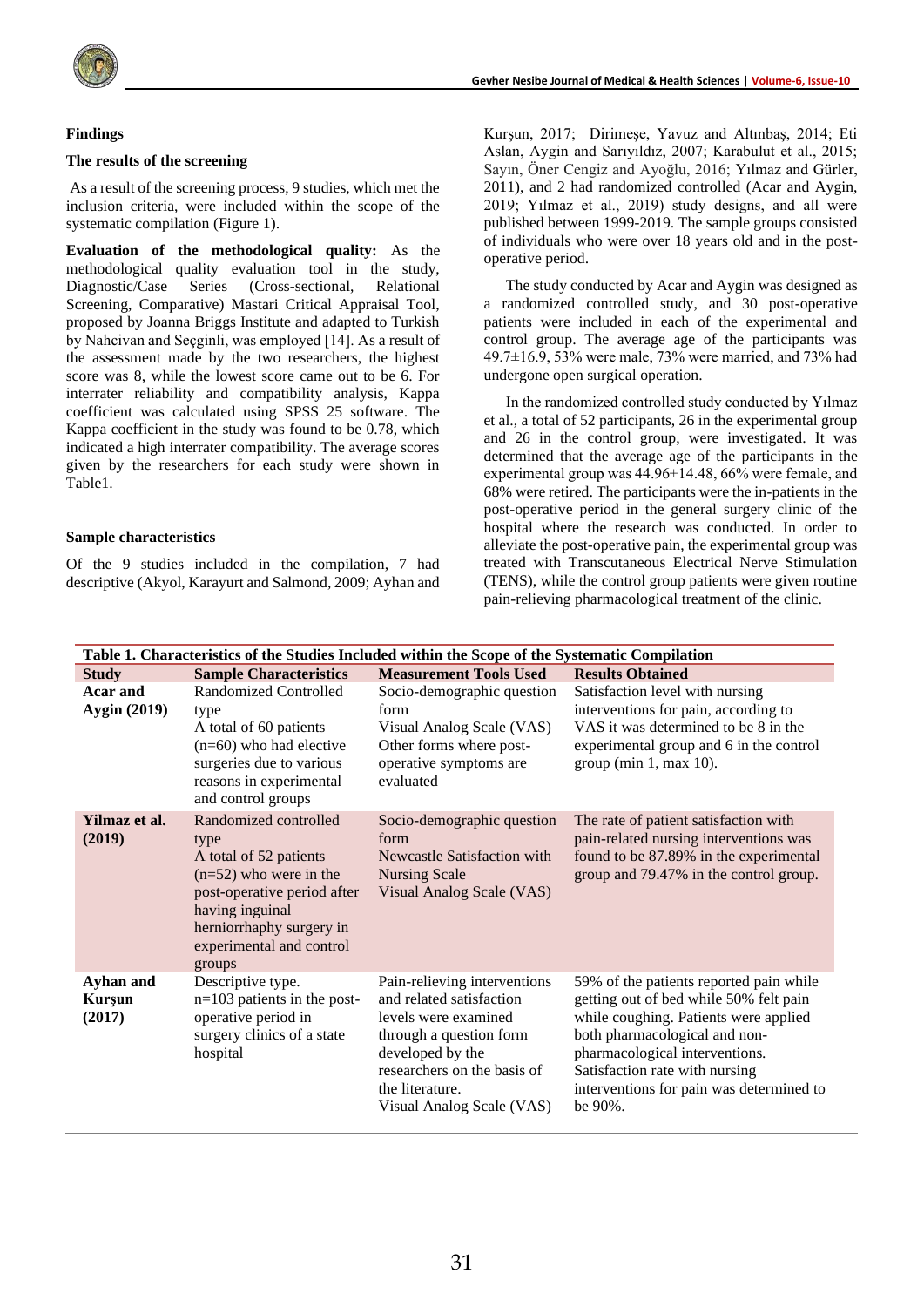

| Sayın et al.<br>(2016)                    | Descriptive type,<br>N=402 patients who had<br>surgeries in general<br>surgery, urology,<br>cardiovascular surgery,<br>orthopedy,<br>otorhinolaryngology<br>clinics. | Socio-demographic question<br>form<br><b>Newcastle Satisfaction with</b><br><b>Nursing Scale</b>                                | The rate of experiencing pain at a<br>disturbing level was 44%,<br>Satisfaction level with nursing<br>interventions for pain mean score was<br>$40.51 \pm 15.07$ points (min 19, max 95)                                                                                                                               |
|-------------------------------------------|----------------------------------------------------------------------------------------------------------------------------------------------------------------------|---------------------------------------------------------------------------------------------------------------------------------|------------------------------------------------------------------------------------------------------------------------------------------------------------------------------------------------------------------------------------------------------------------------------------------------------------------------|
| Karabulut et<br>al. (2015)                | Descriptive type,<br>N=52 patients who had<br>open heart surgery                                                                                                     | Personal information form<br>Patient satisfaction form<br><b>General Comfort Scale</b><br>Pain assessment form                  | Pain scores<br>post-operative: $7.07\pm2.6$ ,<br>during first mobilization: $6.71 \pm 2.7$ ,<br>24 hours before discharge: 6.32±2.4,<br>during discharge: $4.57 \pm 2.3$ ,<br>Patient satisfaction level with nursing<br>interventions for pain: 80.8% very<br>satisfied.                                              |
| Dirimeșe et<br>al. (2014)                 | Descriptive type<br>A total of $n=199$ patients<br>who had chest and<br>abdominal surgery, 103<br>patients in 2008 and 96<br>patients in 2013.                       | Pain Management quality<br>observation questionnaire<br>Pain assessment form                                                    | Pain scores:<br>Post-operative 2 <sup>nd</sup> day average pain<br>level was found to be 6 for 2008, and<br>5.9 for 2013.<br>Patient satisfaction level with nursing<br>interventions for pain was determined<br>as 8.6 for 2008, and 6.9 for 2013.                                                                    |
| <b>Yilmaz</b> and<br><b>Gürler</b> (2011) | Descriptive type,<br>n=360 patients who had<br>CVS, GIS, urinary system,<br>abdominal and discectomy<br>surgeries                                                    | Personal information form,<br>Form for identifying nursing<br>interventions for post-<br>operative pain                         | Patients experience the most pain on the<br>3rd and 4 <sup>th</sup> post-operative days while<br>coughing, followed by while moving,<br>sleeping, and breathing as well as<br>during dressing and getting out of bed.<br>Patients' satisfaction level with nursing<br>interventions for pain was found to be<br>100%.  |
| Akyol et al.<br>(2009)                    | Descriptive type,<br>n=120 patients who had<br>total knee replacement                                                                                                | Personal information form<br>Pain assessment form<br>Patient satisfaction form                                                  | Patients' pain mean score on the 3rd<br>post-operative day was determined as<br>$7.20 \pm 1.95$ .<br>Patients' satisfaction level related to<br>pain was found as 8.88±1.33.                                                                                                                                           |
| Eti Aslan et<br>al. (2007)                | Descriptive type,<br>$n=418$ patients in the<br>emergency unit who had<br>trauma                                                                                     | Personal information form<br>Brief injury assessment<br>form<br>Visual comparison scale<br>McGill Melzack Pain<br>question form | 33.7 of the patients reported that they<br>experienced unbearable pain by the time<br>of the interview, 51.7% said it was very<br>severe, 14.6% expressed that it was<br>severe.<br>63.4 were not satisfied with nursing<br>interventions for pain, mean score was<br>4.35±2.78, and satisfaction level was<br>medium. |

In the descriptive study conducted by Ayhan and Kurşun, 103 patients in the post-operative period in the surgery clinics of a state hospital were included in the research. 69% of the participants were female, 82% were married, 49% had primary school education, 45% were in-patients in general surgery clinic.

Sayın et al. conducted a descriptive study on 402 surgery patients. 25% of the patients were between 28-37 years of age, 51% were male, 46% had primary school education,

82% were married, 65% had a job, and 52% had an average income.

The sample group of the descriptive study conducted by Karabulut et al. consisted of 32 male and 20 female patients. The average age of the patients was 58.4, 92% were married, 48% were literate, 73% had a chronic disease, 62% had coronary artery bypass graft surgery, 31% had aortic and mitral valve replacement surgery, and 8% aneurysm surgery.

The descriptive study carried out by Dirimeşe et al. had a sample group of 199 individuals. Regarding the participants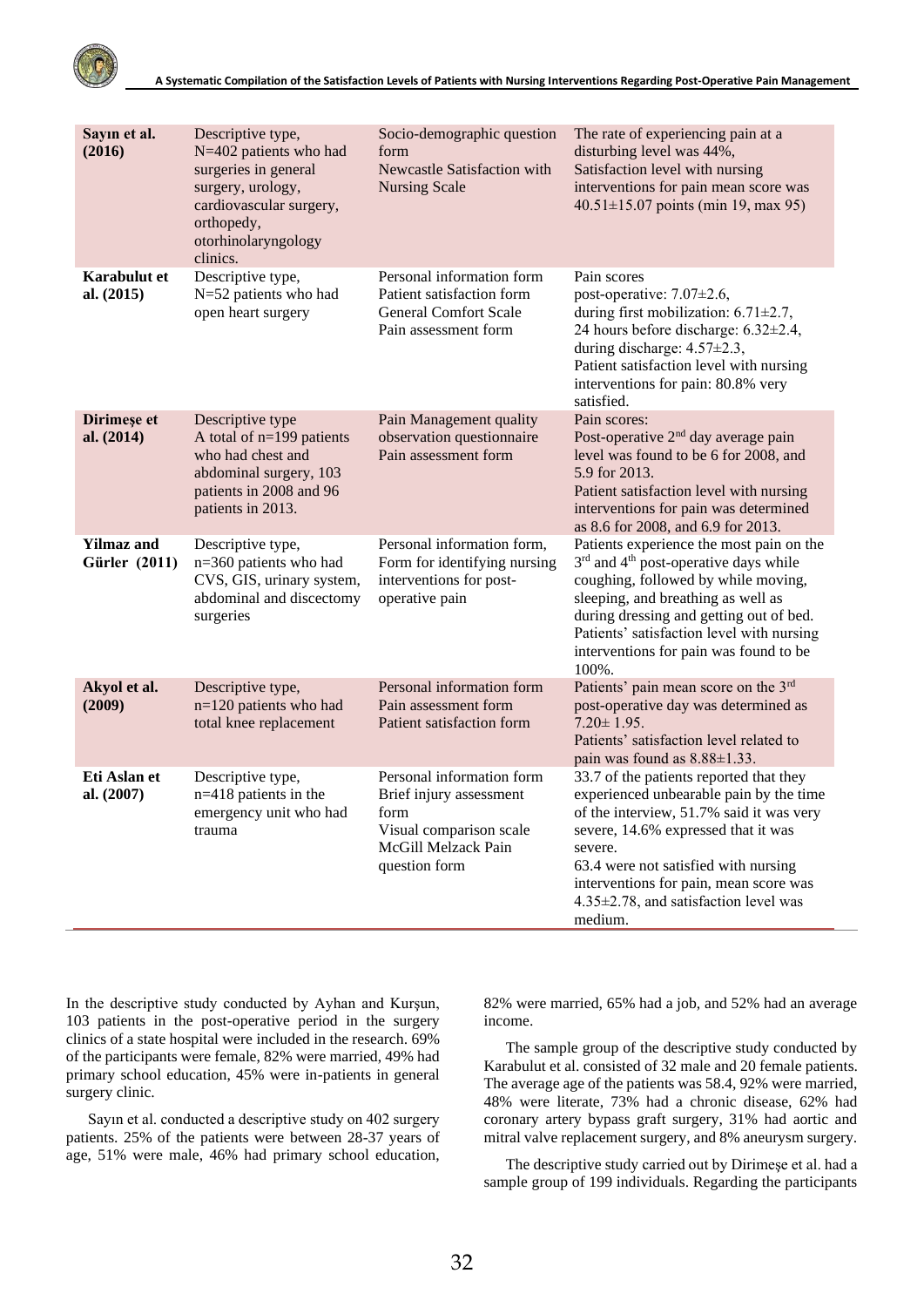from 2008, 41% had chest surgery, 59% underwent abdominal surgery, the average age was 57.34±12.35, 56.3% were male, 46.6% had primary education; as for the participants from 2013 (n=96), 42% had chest surgery, 57% received abdominal surgery, the average age was 51.9±15.76, 51% were male, and 44% had primary school education.

360 patients in surgery clinics in the post-operative period constituted the sample group of the study conducted by Yılmaz and Gürler. 61% of the sample group were female, 83% were over the age of 40, 88% had low level of education, and 60% had no past surgery experience.

In the descriptive study conducted by Akyol et al., 120 in-patients in the orthopedics clinic who had undergone total knee replacement surgery were included. The average age of the patient was 67, 86% were female, 98% were married, and 73% had high school education.

A total of 418 in-patients in the emergency trauma units of two separate hospitals made up the sample group of the descriptive study conducted by Eti Aslan et al. The average age of the patients was determined to be 40, 70% were male, 71% had primary school education and 45% were selfemployed.

#### **Data collection tools**

### **Patient satisfaction measurement tools used in the studies included within the scope of the systematic compilation**

In the study conducted by Acar and Aygün, Visual Analog Scale (VAS) was used in order to assess patient satisfaction. Accordingly, 1 point referred to "not satisfied at all", while the score of 10 referred to "very satisfied".

In Ayhan and Kuran's study, a questionnaire form developed by the researcher referring to the literature was used, and patients' satisfaction levels regarding nursing interventions in relieving surgical pain were investigated, the results of which were presented numerically and in percentages.

In the studies conducted by Sayın et al. and Yılmaz et al., Newcastle Satisfaction with Nursing Scale was employed in order to evaluate patients' perception of general care services. Care services related to pain were included in the questions of the scale as a subdimension. Patient satisfaction level was scored out of 100.

In the study by Karabulut et al., patients' satisfaction with nursing interventions were scored as "5-very satisfied, 4 satisfied, 3-partly satisfied, 2-unsatisfied, 1-not satisfied at all".

In the study carried out by Dirimeşe et al., Patient Satisfaction Level, which was included in the "Environment" subdimension of Pain Management Quality Observation Questionnaire, was scored on a numerical scale ranging from 1 to 10.

In Yılmaz and Gürler's study, patients were asked to express their satisfaction with the interventions made regarding the post-operative pain they experienced as either "Yes" or "No".

In the study conducted by Akyol et al., patients were requested to score their satisfaction level from 0 to 10.

In their study, Eti Aslan et al. used Visual Analog Scale (VAS), in which patients scored their satisfaction level out of 10 as "0-3.9 – not satisfied at all,  $4-5.9$  – moderately satisfied, and 6-10 – very satisfied".

In the studies included in the research, researchers employed a variety of forms and scales such as Personal Information Form, Patient Satisfaction Form, General Comfort Form, Pain Management Quality Observation Form, Pain Assessment Form, The form for Determining Nursing Approaches regarding Post-operative Pain, BPI Short Form, Abridged Wounding Assessment and Visual Analog Scale (VAS), McGill-Mulzac Pain Question From and Newcastle Satisfaction with Nursing Scale.

# **Nursing interventions regarding post-operative pain management**

Of the 9 studies included in the compilation, 7 had descriptive and 2 had randomized controlled study designs, and all were published between 1999-2019. The sample groups consisted of individuals who were over 18 years old and in the post-operative period.

In the study conducted by Acar and Aygün, the experimental and control groups were given routine treatment and care in the clinic, which are intravenous metoclopramide drug application for nausea and throwing up and application of intravenous ondansetron in case of continued nausea. Besides, 20 mg of tenoxicam nonsteroidal anti-inflammatory medicine application three times a day is a routine post-operative pain management application. When tenoxicam proved insufficient, it was determined that 1 g/kg Paracetamol or 1.5 mcg/kg Fentanyl infusion was administered. In the experimental group, in addition to routine application, a video which was suggested by the Turkish Psychologists Association and believed to have a comforting effect on surgery patients was shown to the patients through a CD player or mobile phone, and comforting music was played both before and after the surgery.

In the study conducted by Yılmaz et al., clinical routine pain-relieving application was provided to the experimental and control groups, and the patients with a VAS score of 4 and above were administered intramuscular diclofenac sodium analgesic. In the experimental group, analgesic was administered by the researcher as well as Transcutaneous Electrical Nerve Stimulation (TENS).

In Ayhan and Kurşun' study, as pain-relieving intervention by the nurses in the post-operative period, 89%of the patients were administered analgesics, 35%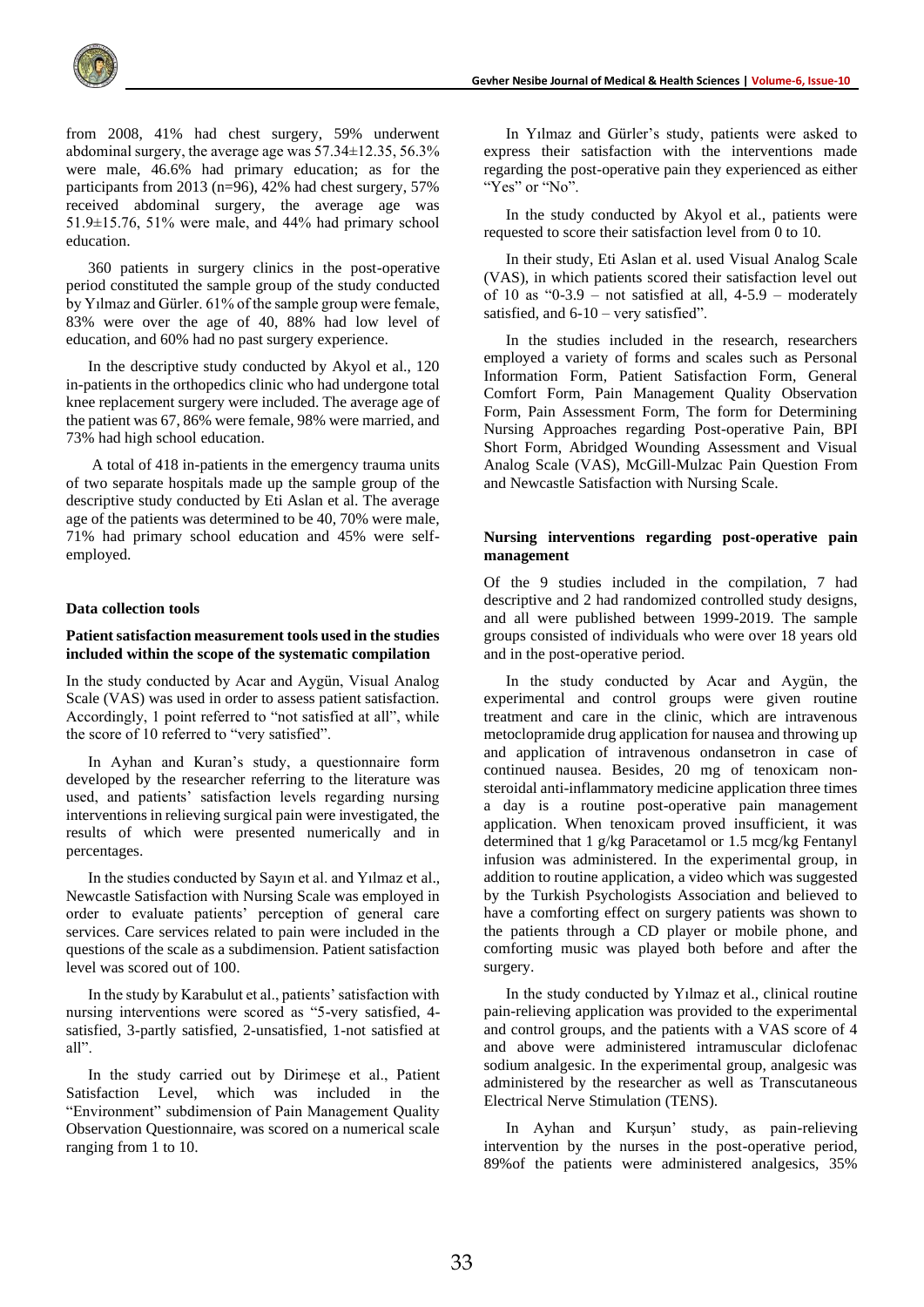received resting, 13% did exercises, 17% changed positions in bed, and 3.9% were made to see pain-relieving dreams.

In the study performed by Sayın et al., no standard surgical pain management applications preferred by clinics were mentioned.

In their study, Karabulut et al. reported that the patients who underwent open heart surgery measured their own pain level every eight hours in the post-operative period and informed the nurses, and that patients who experienced pain were administered non-opioid analgesics, nonpharmacological interventions were applied, and low dosages of opioids were administered. As a result of the study, the pain levels were measured through a tool of pain level ranging from 0 to 10, and it was determined that the patients experienced the severest pain  $(7.0\pm2.6)$  on the first post-operative day, that they experienced intense pain  $(6.7\pm2.7)$  during the first mobilization, that the pain level followed a high course  $(6.3\pm2.4)$  in the 24 hours prior to discharge, and that the pain lessened to a certain degree  $(4.5\pm2.3)$  on the day of discharge in comparison to the previous days.

In their study, Dirimeşe et al. reported that in the General Surgery and Cardiovascular Surgery clinics of The Medicine Faculty of Ege University, based on a multimodal approach in post-operative pain treatment, doctors initially applied paracetamol followed by non-steroid drugs (NSAID) and weak opioids within the scope of routine pain-relieving protocol. In the relevant study, it was observed that the severest pain average of the patients was 5.9, while the lowest pain level average was 2.3, and it was 2.6 during the interview.

In the study conducted by Yılmaz and Gürler, a routine drug treatment regarding the post-operative pain management was reported. It is noteworthy that in a nonroutine way and rarely, some non-pharmacological painrelieving applications such as adjusting the position of the patient, arm and leg exercises, and informing the patients about post-operative pain were performed. According to the results of the study, patients felt pain the most in the postoperative period while they were coughing (96%), and they experienced the least pain while they were walking (46%). In the same study, it was determined that nurses did not use any forms to measure the severity of the patients' pain, 98% of the nurses did not inform the patients about the ways to reduce/eliminate pain, 84% did not help the patients about taking appropriate positions in order to relieve pain, 98% did not apply warm/clod compression to reduce pain, 99% did not give massage, 95% did not get the patients to do arm, leg and walking exercises, 98% did not let the patients listen to music to relieve pain, but 99% checked whether the pain was relieved or not after administering analgesics.

In the study conducted by Akyol et al., it was determined that analgesics were administered to the patients who had total knee replacement in order to relieve their pain in the post-operative period. According to the results of the study, on a scale of 0-10, the mean pain score was 3.70±1.30, the mean score for the severest pain was 7.20±1.95, the lowest pain mean score was 2.38±1.29, and the mean score of pain during the interview was 2.13±2.15. The majority of the patients (77%) expressed that they had pain in the incision area. In the post-operative period, more than half of the patients (58%) reported that they waited for the analgesics to take effect for less than 10 minutes, while 8% reported 11- 20 minutes, 4% 21-30 minutes, 4% 31-60 minutes, and 3% more than 60 minutes, and 23% of the patients did not ask for pain-relieving drugs. In the same study, the pain level average of females was found to be higher than that of males  $(3.84\pm1.25>2.82\pm1.23)$ . In the study, the graduates of higher education and university reported feeling less pain compared to primary school and high school graduates. It was determined in the study that the pain experienced by the patients caused their activities (general activities, walking, exercise, sleep) to be constrained and led to negative emotional feelings (mood, relations with others, enjoying things).

In the study conducted by Eti Aslan et al., it is seen that in two research and training hospitals in Istanbul, in order to relieve post-traumatic pain, the patients were intramuscularly (IM) administered non-steroid antiinflammatory drugs and opioid drugs when necessary. 95% of the patients received blunt trauma, and 75% were wounded on the extremities. In the post-trauma period, the patients were administered intramuscular NSAID, and those who still felt pain (14%) were administered opioid drugs. 15% of the patients described their pain as "severe", 52% said it was very severe, and 34% reported it as "unbearable." 49% of the females described the pain they experienced during the interview as "severe", and 30% said it was "disturbing." 97% of the patients who had blunt trauma defined the pain the felt during the interview as "disturbing."

#### **The levels of satisfaction with nursing approaches**

In the study conducted by Acar and Aygin, it was found that on a scale of 100 points, pain score was 65, 60, 40 in the control group and 50, 40, 27.5 in the experimental group at  $24<sup>th</sup>$ ,  $48<sup>th</sup>$ ,  $72<sup>nd</sup>$  hours, respectively. The satisfaction level with nursing interventions was found to be 8 in the experimental group and 6 in the control group on the VAS scale (where the lowest score to be obtained is 1, and the highest score is 10).

In the study by Yılmaz et al., the satisfaction rate of the patients was 87.89% in the experimental group, while it was found to be 79.47% in the control group.

In Ayhan and Kurşun's study, 59% of the patients reported that they felt pain while they were getting out of the bed, and 50% said they experienced pain while coughing. The satisfaction level with nursing interventions was determined as 90%.

In the study carried out by Sayın et al., 44% of the patients expressed that they felt severe surgical pain. It was determined that the level of satisfaction with nursing interventions was 40.51±15.07 points (where the lowest score to be obtained is 19, and the highest score is 95).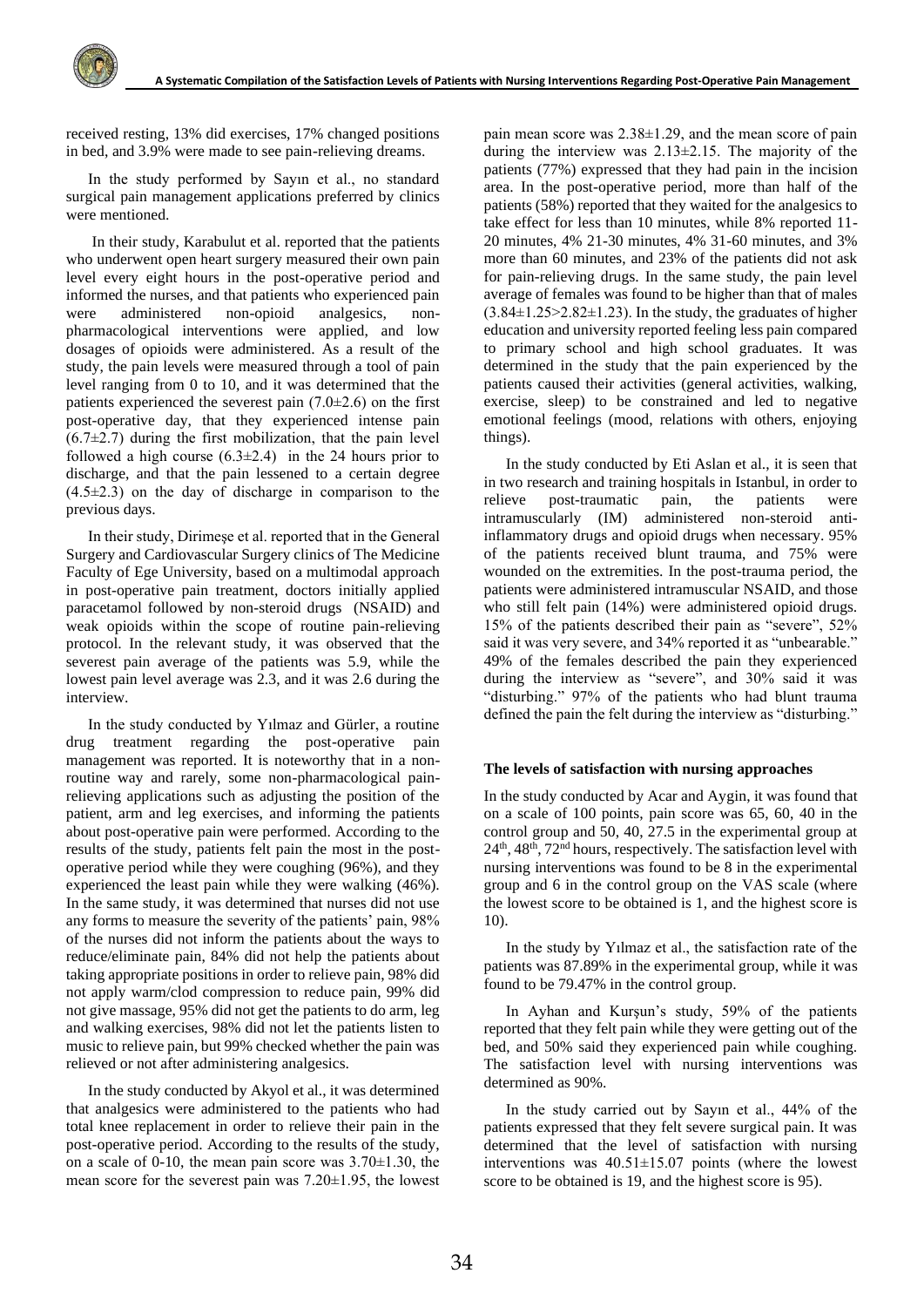

In the study conducted by Karabulut et al., 82% of the patients expressed that they were very satisfied with nursing interventions in terms of pain.

In their study, Dirimeşe et al. examined the patients' expectation of post-operative pain, and more than half of the patients (57%) reported that they did not feel much pain. It is seen that the mean score of the patients regarding their satisfaction with the treatment they received on a scale of 0- 10 was 8.6 for the year of 2008 and 6.9 for 2013.

In the study conducted by Yılmaz and Gürler, all patients expressed their satisfaction with nursing interventions in relation to analgesic administration.

In their study, Akyol et al. measured the patients' satisfaction with pain measurement on the third day after the surgery and determined that the mean satisfaction score on a scale of 0-10 was 8.88±1.33 (min-max:5-10).

In the study by Eti Aslan et al., it was found that patients were moderately satisfied with pain-relieving interventions and that 64% of the patients were not satisfied with the painrelieving applications and approach.

#### **Discussion**

This systematic compilation was conducted with the aim of evaluating the patients' level of satisfaction with nursing interventions regarding post-operative pain management. The studies included in the compilation were evaluated to have methodological qualities ranging from 6 to 8. Thus, it is possible to argue that the methodological quality scores of the studies were not high.

Post-operative pain levels are affected by nursing approaches. Pain management, which is applied in order to improve life quality of the patients, to speed up the recovery process, to get the to do their daily life activities, to shorten the length of disease and hospital stay and to eliminate the problems stemming from pain, includes evaluation and identification of the pain, taking the complications under control, patient and family training, registering the processes, relieving the pain and assessing the results [15,16]. In the studies included in the compilation, the primary nursing approach in relieving the pain was administering analgesic medication, and it was reported that as a result of this application the pain was relieved.

According to the studies examined, it was determined that the Patients' satisfaction level was affected by other applications as well as nursing approaches in pain management. The satisfaction levels with other applications regarding care were examined only in the studies conducted by Eti Aslan et al., Yılmaz et al., and Sayın et al., while daily life activities affected by pain were included in all studies. Thus, it can be inferred that pain management is an important parameter in affecting patient satisfaction level. When looked from this perspective, the reliability of the studies in terms of measuring patient satisfaction level was weakened since the confounding variables were mostly not taken under control in the studies. When the literature is reviewed, it is seen that 58% of doctors and nurses did not know about pain control [17], that nurses did not make an effective assessment of post-operative pain [18], that 81% of nurses diagnosed pain without using pain scale [19], and that 75.4% of the patients felt themselves better and safe when pain scale was used in the assessment of pain [20]. Consequently, it is seen that doctors and nurses are insufficient in terms of pain assessment and pain management applications, and related knowledge and experiences [6,15,21]. However, one of the perquisites of providing optimal health care and ensuring a high life quality for patients is applying effective pain management [22]. The results of this systematic compilation are consistent with the findings of other studies in the literature.

An effective post-operative pain management increases patient satisfaction [23]. In a study conducted, it was determined that the high expectation of the patients as regards pain management is related to knowledge and awareness level [24,25].

The purpose of pain management in all the processes before, during and after the surgery is to prevent the undesired effects of pain and pain treatment, to accelerate the recovery period and to increase patient satisfaction [26]. In the post-operative period, as a part of multimodal therapy approach to pain management, such methods as administering intravenous or oral acetaminophen before and after the surgery, using non-steroid anti-inflammatory drugs (NSAID), gabapentinoids, and among the nonpharmacological pain- relieving applications, cold and hot compression, playing music and medication are frequently used [27].

In this systematic compilation, it was determined that nurses generally administered only analgesic drugs for pain management in the post-operative period, and that nonpharmacological methods were not routinely employed. Although non-pharmacological pain-relieving methods such as deep breathing exercises, supporting the wound during coughing and mobilization, providing the patient with a proper position are among nursing duties, it was determined that these studies were not frequently performed by nurses. In this respect, the findings of the compilation are similar to a study conducted in which it was reported nonpharmacological pain relieving/eliminating methods are not frequently used by nurses for pain management in the postoperative period, but that they frequently administered analgesics or sedative drugs through intramuscular or intravenous ways [26].

As a result of the compilation, it was found that nurses did not generally use any forms measuring the severity of pain. Determining the presence of pain in patients, treating the pain as a result of assessing it and evaluating its effects on the patient as well as ensuring an effective pain management within a care plan are all considered indicators of a quality care. Effective pain management supports patients' safety and requires the participation of the patient and family members. It also involves providing an appropriate and individual-specific accessible health care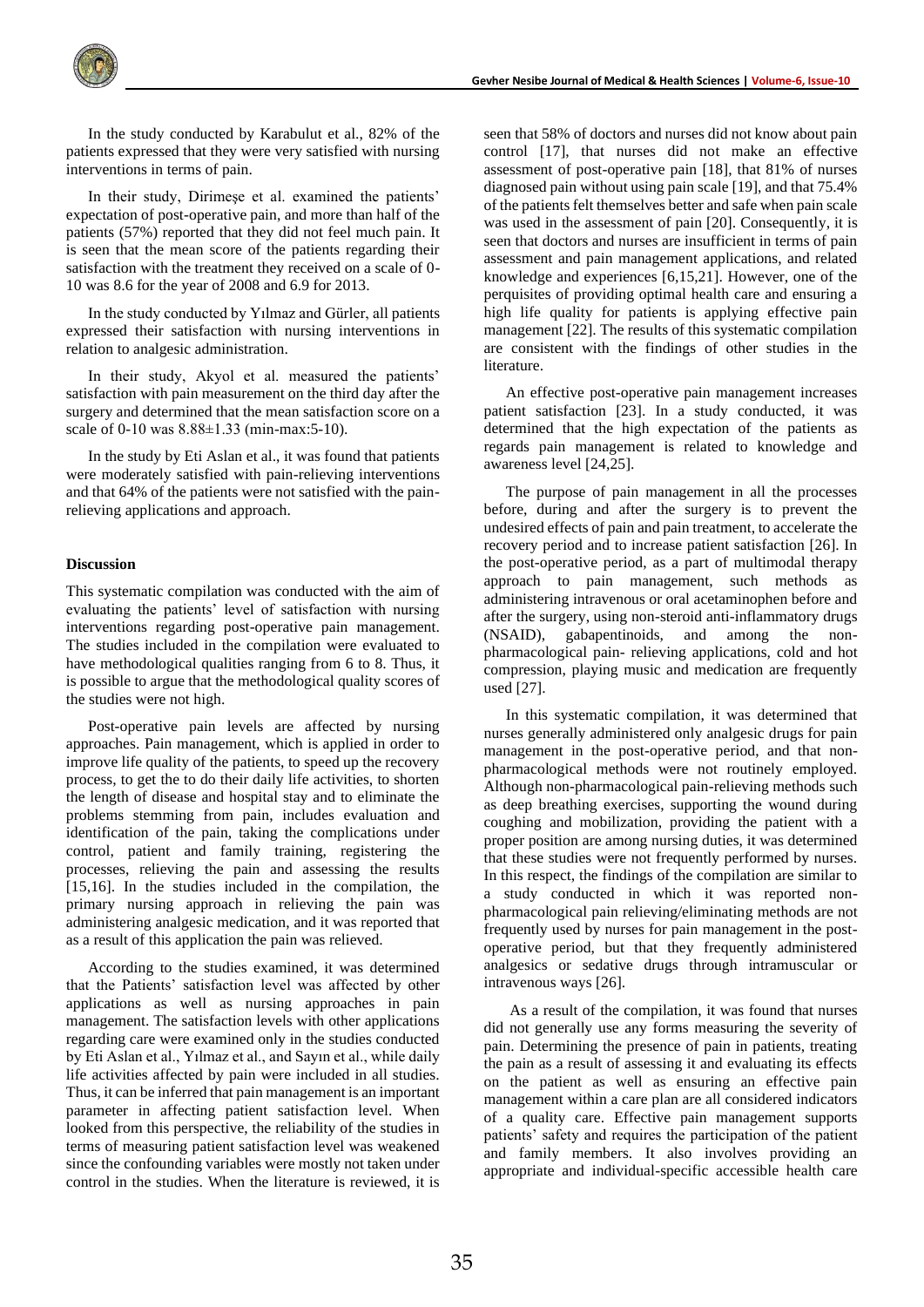service by considering the individuals' cultural and developmental levels [17,28,29].

Strengthening the knowledge and interventions of nurses in terms of pain management will be an important step towards increasing care quality [30].

In another systematic compilation conducted in Turkey, it was determined that non-pharmacological methods were applied less in comparison to the previous 5 years, and that research on the subject was mostly descriptive [2]. Since there is ample evidence showing the presence of severe pain experienced by patients in the post-operative period and it is being tracked by nurses for a long time, it is important that nursing interventions proposed for pain management be performed frequently.

Patient satisfaction with pain management is affected by various factors such as relieving the pain in a short time, patients' past pain experiences, their expectations in the preoperative period and negative effects of analgesic drugs.

# **Limitations**

Among the limitations of this systematic compilation, the varying number of samples, few numbers of studies in which experimental and control groups are included, and the distance between the clinics where the studies are conducted can be counted.

#### **Conclusion**

It is important to strengthen the knowledge and skills of all clinicians and to increase their awareness of post-operative effective pain management in terms of applying pharmacological and non-pharmacological methods. As nurses are engaged more with the patients in comparison to other health professionals, they should be informed about comprehensive strategies used in pain management and they should reflect this knowledge on their interventions.

#### **Competing Interests**

The authors declare that they have no competing interests.

No Fund.

# **References**

[1] Ay F, Alpar SE. Approaches taken by nurses in treating postoperative pain. J Pain, 2010; 22(1):21–9.

[2] Eti Aslan F, Kula Sahin S, Secginli S, Bulbuloglu S. Patient satisfaction with nursing practices about postoperative pain management: A systematic review. Pain J, 2018; 30(3);105-115. doi: 10.5505/agri.2018.96720

[3] Gan TJ, Habib AS, Miller TE, White W, Apfelbaum JL. Incidence, patient satisfaction, and perceptions of postsurgical pain: results from a US national survey. Curr Med Res Opin, 2014;30(1):149–60.

[4] Street M, Phillips NM, Haesler E, Kent B. Refining nursing assessment and management with a new postanaesthetic care discharge tool to minimize surgical patient risk. Journal of Advanced Nursing, 2018;74(11):2566-76.

[5] Acar K, Acar H, Demir F, Eti Aslan F. Determining the incidence of postsurgical pain and amount of analgesic use postsurgical pain and analgesic. Acu J Health Sci, 2016;2:85-91.

[6] Eti Aslan F. Nature and Control of Pain. 2nd ed. Ankara/Turkey: Academy Medicine Publication. p. 2014;185–212.

[7] Ip HY, Abrishami A, Peng PW, Wong J, Chung F. Predictors of postoperative pain and analgesic consumption: a qualitative systematic review. Anesthesiology, 2009;111(3) :657–77

[8] Murray AA, Retief FW. Acute postoperative pain in 1231 patients at a developing country referral hospital: incidence and risk factors. Southern African Journal of Anaesthesia and Analgesia, 2016;22(1):19-24.

[9] Mei W, Seeling M, Franck M, Radtke F, Brantner B, Wernecke KD, et al. Independent risk factors for postoperative pain in need of intervention early after awakening from general anaesthesia. Eur J Pain, 2010;14(2):149.e1-e7

[10] Gan TJ. Poorly controlled postoperative pain: Prevalence, consequences, and prevention. Journal of Pain Research, 2017;10:2287-2298.

[11] Kehlet H, Jensen TS, Woolf CJ. Persistent postsurgical pain: risk factors and prevention. Lancet, 2006;367(9522):1618-25.

[12] Duenas M, Ojeda B, Salazar A, Mico JA, Failde I. A review of chronic pain impact on patients, their social environment and the health care system. Journal of Pain Research, 2016;9:457-67.

[13] Moher D, Liberati A, Tetzlaff J, Altman DG. PRISMA Group. Preferred reporting items for systematic reviews and meta-analyses: the PRISMA statement. Ann Intern Med, 2009;151(4):264–9.

[14] Nahcivan N, Secginli S. Joanna Briggs Institute Mastari Critical Appraisal Tools: Psychometric Testing Of The Turkish Versions. Second International Clinical Nursing Research Congress, 2015, Istanbul. 24-27 June, p.1.

[15] Khalil H, Mashaqbeh M. Areas of knowledge deficit and misconceptions regarding pain among Jordanian nurses. Pain Management Nursing. 2019.

[16] Quinn BL, Lee SE, Bhagat J, Holman DW, Keeler EA, Rogal M. A Retrospective Review of School Nurse Approaches to Assessing Pain. Pain Management Nursing. [review]. J Pain, 2019;30(3):105-115.